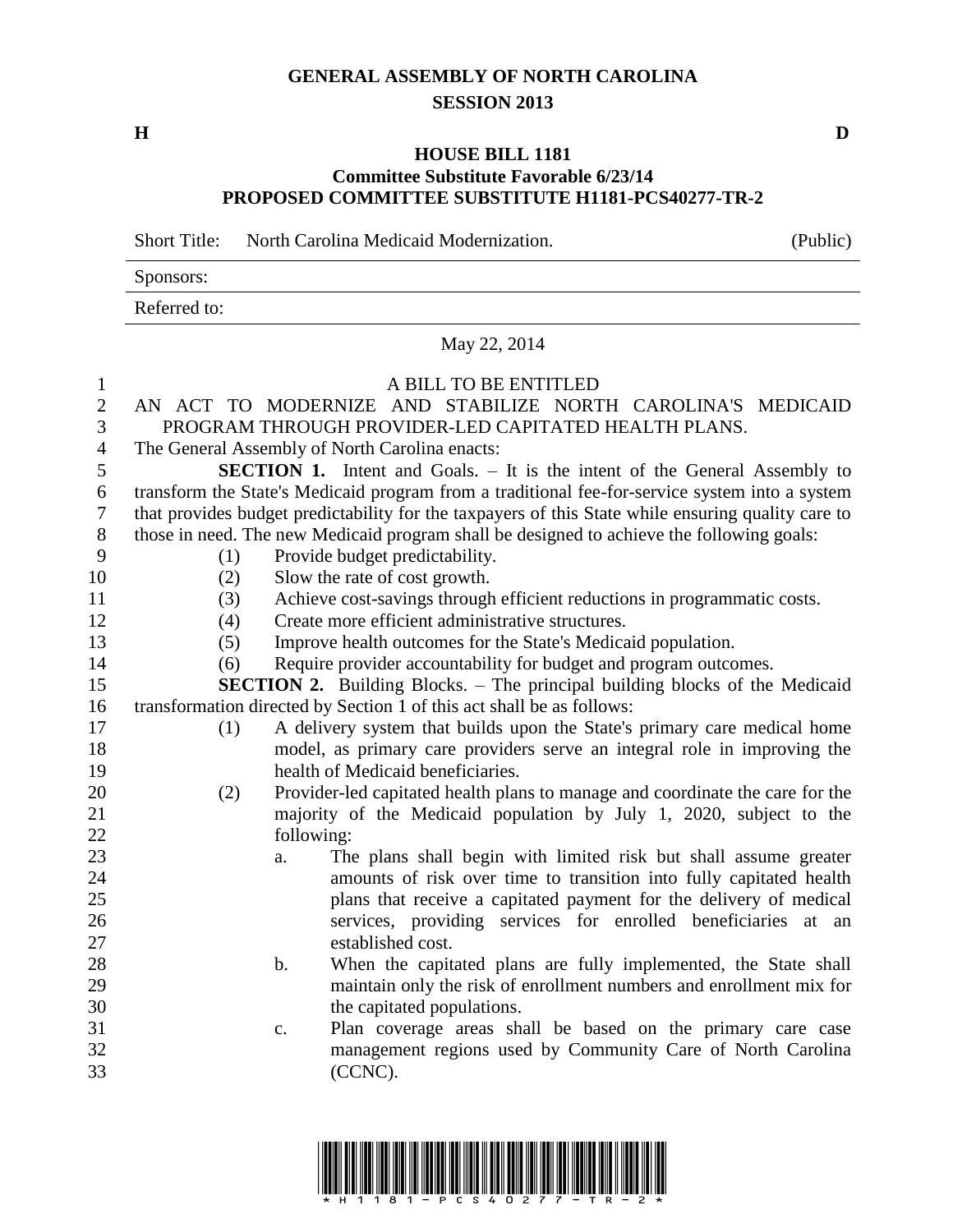|                        | <b>General Assembly Of North Carolina</b>                                                                                                                                  | <b>Session 2013</b> |
|------------------------|----------------------------------------------------------------------------------------------------------------------------------------------------------------------------|---------------------|
|                        | d.<br>The provider-led capitated health plans authorized by this act may                                                                                                   |                     |
|                        | work in collaboration with the LME/MCOs created in S.L. 2011-264                                                                                                           |                     |
|                        | (HB 916) to serve the Medicaid population.                                                                                                                                 |                     |
| (3)                    | encourage personal accountability<br>Mechanisms<br>to                                                                                                                      | for Medicaid        |
|                        | beneficiaries' participation in their own health outcomes.                                                                                                                 |                     |
| (4)                    | Strong performance measures and metrics to hold providers accountable for                                                                                                  |                     |
|                        | quality.                                                                                                                                                                   |                     |
|                        | <b>SECTION 3.</b> DHHS to Lead. - The Department of Health and Human Services,                                                                                             |                     |
|                        | Division of Medical Assistance, shall begin the statewide restructuring of the State Medicaid                                                                              |                     |
|                        | Program by transitioning the traditional fee-for-service system into a system of provider-led                                                                              |                     |
|                        | capitated health plans. The new system shall meet the goals listed in Section 1 of this act and                                                                            |                     |
|                        | shall include the building blocks listed in Section 2 of this act.                                                                                                         |                     |
|                        | <b>SECTION 4.</b> Development of Detailed Plan. – The Department of Health and                                                                                             |                     |
|                        | Human Services, Division of Medical Assistance, shall develop with stakeholder input a                                                                                     |                     |
|                        | detailed plan for Medicaid transformation that meets the goals listed in Section 1 of this act and                                                                         |                     |
|                        | includes the building blocks listed in Section 2 of this act. The plan shall provide for                                                                                   |                     |
|                        | systematic, phased-in implementation of changes to the State's Medicaid system and shall                                                                                   |                     |
| include the following: |                                                                                                                                                                            |                     |
| (1)                    | Proposed time frames for implementing system transformation on a<br>phased-in basis and the recommended effective date for full implementation                             |                     |
|                        | of all recommended changes.                                                                                                                                                |                     |
| (2)                    | An estimate of the amount of State and federal funds necessary to implement                                                                                                |                     |
|                        | the changes. The estimate should indicate costs of each phase of                                                                                                           |                     |
|                        | implementation and the total cost of full implementation.                                                                                                                  |                     |
| (3)                    | An estimate of the amount of long-term savings in State funds expected from                                                                                                |                     |
|                        | the changes. The estimate should show savings expected in each phase of                                                                                                    |                     |
|                        | implementation and the total amount of savings expected from full                                                                                                          |                     |
|                        | implementation.                                                                                                                                                            |                     |
| (4)                    | Proposed legislation making the necessary amendments to the General                                                                                                        |                     |
|                        | Statutes to enact the recommended changes to the system of governance,                                                                                                     |                     |
|                        | structure, and financing.                                                                                                                                                  |                     |
| (5)                    | Mechanisms for measuring the State's progress toward increased                                                                                                             |                     |
|                        | performance on the following:                                                                                                                                              |                     |
|                        | Budget predictability.<br>a.                                                                                                                                               |                     |
|                        | Access to services.<br>b.                                                                                                                                                  |                     |
|                        | Consumer-focused outcomes and accountability.<br>c.                                                                                                                        |                     |
|                        | d.<br>Promotion of evidence-based best practices.                                                                                                                          |                     |
|                        | Quality management systems.<br>e.                                                                                                                                          |                     |
|                        | System efficiency and effectiveness.<br>f.                                                                                                                                 |                     |
|                        | <b>SECTION 5.</b> Report of Detailed Plan. – By March 1, 2015, the Department of<br>Health and Human Services, Division of Medical Assistance, shall report to the General |                     |
|                        | Assembly the Division's strategic plan for the Medicaid transformation required under Section                                                                              |                     |
|                        | 4 of this act. If a detailed plan cannot reasonably be completed by March 1, 2015, the Division                                                                            |                     |
|                        | shall (i) inform the report recipients by February 1 that the March 1 report will be a progress                                                                            |                     |
|                        | report and (ii) provide by March 1 an update on the progress toward completing a plan and                                                                                  |                     |
|                        | report on the portions of the plan that have been completed. Such a report or update shall be                                                                              |                     |
|                        | submitted to the House Appropriations Subcommittee on Health and Human Services, the                                                                                       |                     |
|                        | Senate Appropriations Committee on Health and Human Services, and the Fiscal Research                                                                                      |                     |
| Division.              |                                                                                                                                                                            |                     |
|                        | <b>SECTION 6.</b> Semiannual Report. – Beginning September 1, 2015, and every six                                                                                          |                     |
|                        | months thereafter until a final report on September 1, 2020, the Secretary shall report to the                                                                             |                     |